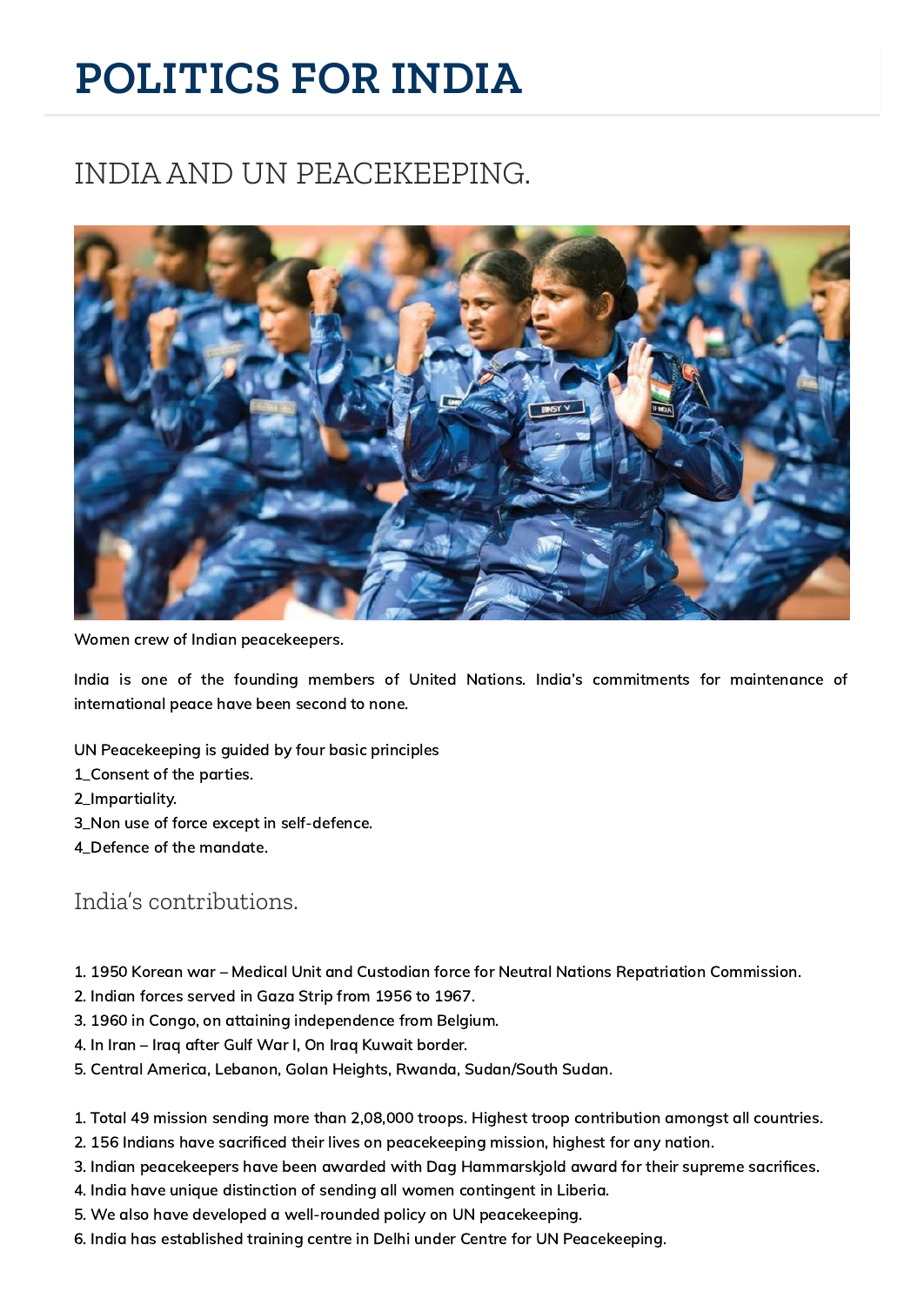7. Image of Indian peacekeepers is that they have acted in extremely profession manner. They are known for their competence and ability to establish rapport with local populations.

8. Presently in 2019, according to UN website 6,022 Indian troops are deployed in 9 out of 14 UN peacekeeping missions. Primarily in Congo, South Sudan and Lebanon.

It would be an understatement to say that India's contribution to global peace has been remarkable. Antonio Guterres

# Changing role of peacekeepers.

## History of peacekeeping.

1. It was formed as a tool to maintain peace and security in the conflict areas during cold war period when UNSC had been paralyzed.

2. First Peacekeepers were sent to Arab-Israeli war. They were unarmed military troops whose primary role was to monitor, report and and build confidence.

3. First Armed mission – 1956 Suez Crisis.

4. First large scale mission – Congo crisis. 20,000 troops were deployed. India contributed heavily in this mission.

5. Since then more than 70 missions have been employed by UN.

### Present situation of peacekeeping.

1. Now Peacekeepers are often involved in civil wars, where constitutional authority does not exist, or is often limited.

2. Sometimes non-state actors are also involved which are not bound to follow any norms.

3. They are also called upon to monitor humanitarian relief operations. Human rights violations, Assist in mine clearance.

- 4. Monitor state boundaries.
- 5. Provide civilian police support.
- 6. Assist in infrastructure building like road, railway, bridges.
- 7. Assist in electoral processes.

#### Present Issues in Peacekeeping.

- 1. Changing nature of peacekeeping (as discussed above).
- 2. Reluctance on part of developed countries to contribute troops for the mission.
- 3. Allegations by fund contributing countries of misappropriation of funds by troop contributing countries.

4. Some countries like Pakistan and Bangladesh look at peacekeeping as a means to earn foreign exchange. They have failed to act in responsible manner.

#### India's demands for reforms.

- 1. Consultation with troop contributing countries.
- 2. More funds and timely release of funds.
- 3. Zero tolerance towards any irresponsible behaviour like sexual violence, corruption etc. by peacekeepers.